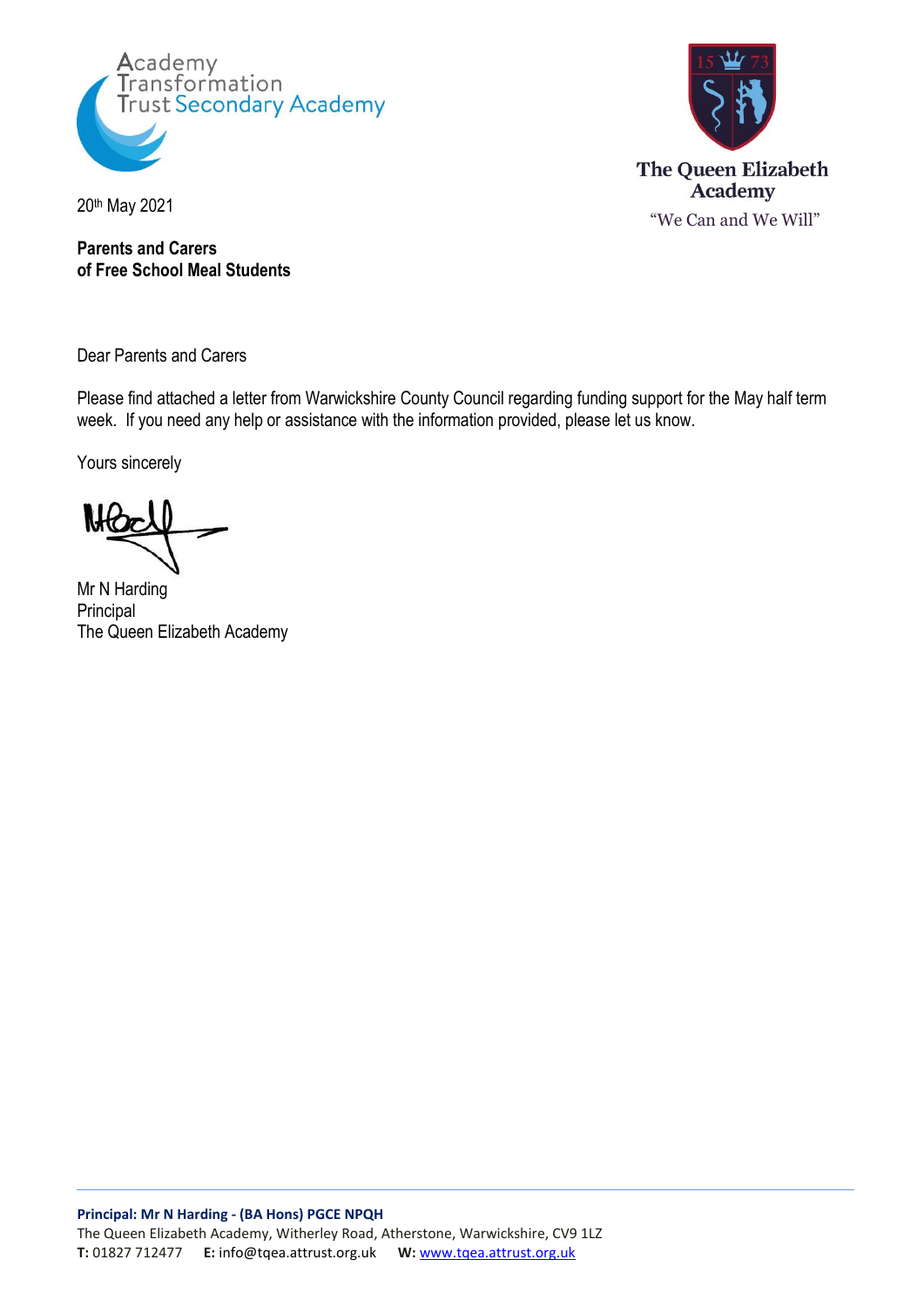

**Communities Directorate**  Ian Budd, Assistant Director of Education **Services** Saltisford Office Park Ansell Way Warwick CV34 4UL [www.warwickshire.gov.uk](http://www.warwickshire.gov.uk/)

19 May 2021

Dear Parent/Carer

The government has recently extended its COVID grant support and has provided local authorities with one-off funding for families, and vulnerable residents, who may need financial help. As a parent or carer with one or more children who are eligible for benefits related free school meals, Warwickshire County Council will be making an automatic supermarket voucher payment to you to support you with the cost of food for your child/children over the May half term. The payment will be processed automatically, and you **do not** need to contact us to apply for the funding.

This voucher amount will be £21 per eligible child, which covers £3 per day for the duration of the May half term including one weekend (31st May to 6th June 2021 inclusive) and must be used to buy food over this period.

You will be sent an SMS text message from our voucher scheme **Huggg**, with a message from Warwickshire County Council that will have a link to a supermarket voucher attached.

You will need to activate your voucher by:

- clicking on this link and then 'Tell me more' followed by 'I'm ready to claim',
- selecting which supermarket you would like to shop at (the choices are Morrisons, Aldi, Asda, Iceland, Sainsbury's, Tesco or Waitrose),
- selecting 'Claim now' and,
- once you have chosen your voucher, hitting 'Click for your voucher'.

The final screen will reveal the voucher from your chosen supermarket, and you will need this to pay for your shopping. They can all be used instore and vouchers from Asda, Sainsbury's and Waitrose can also be used online.

If we do not have a valid mobile number for you or you do not have a smartphone, we will send the voucher link to you by email from [hello@huggg.me.](mailto:hello@huggg.me)

If you have a problem with activating your voucher please use the 'Frequently Asked Questions' online at<https://www.warwickshire.gov.uk/localwelfarescheme> or use the Chat facility on the Huggg website<https://www.huggg.me/>

Working for